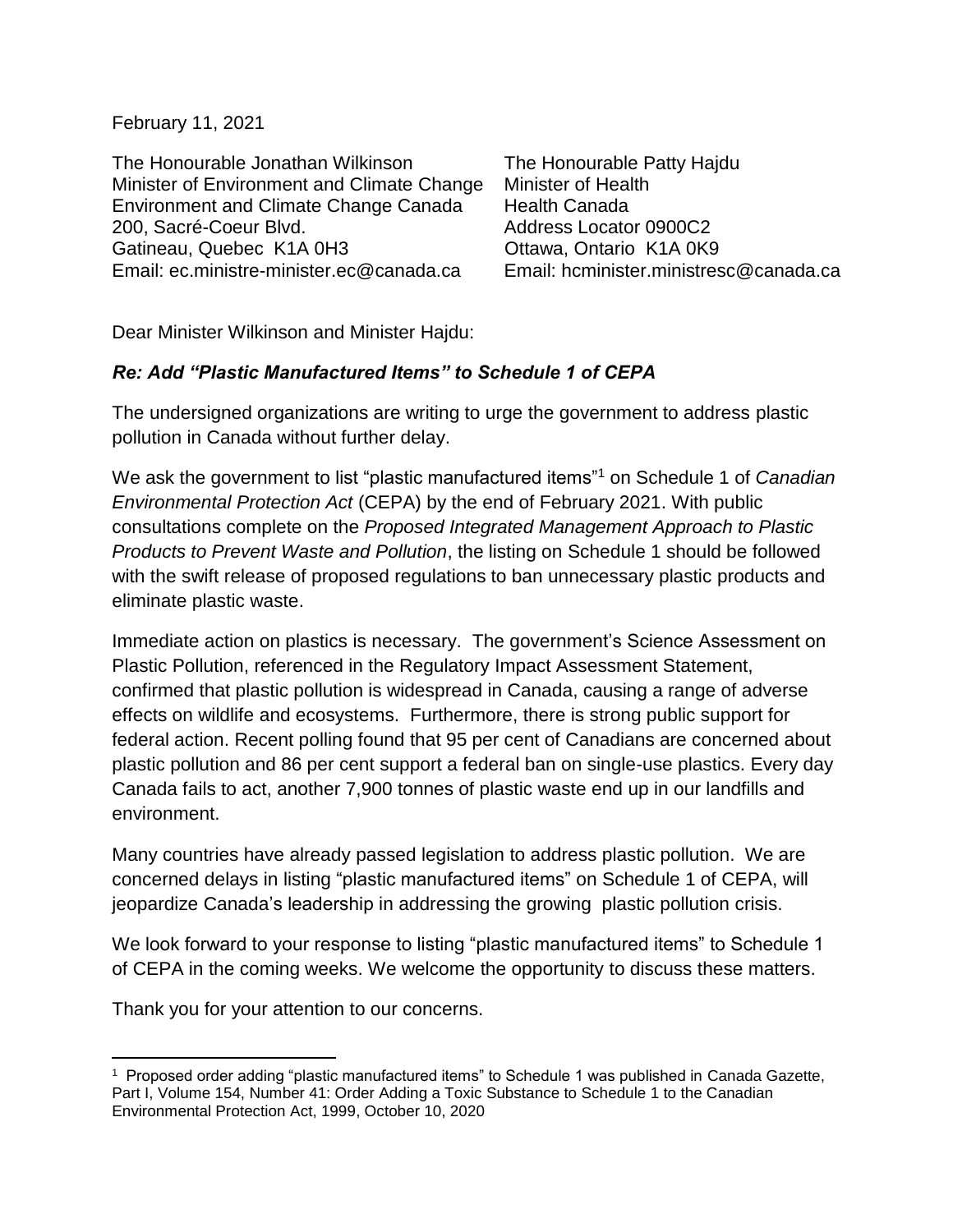## Yours truly,



## **Canadian Environmental Law Association** Fe de Leon Email: [deleonf@cela.ca](mailto:deleonf@cela.ca)

Citizens' Network on **Waste Management** 

**Citizens Network on Waste Management**  John Jackson Email: [jjackson@web.ca](mailto:jjackson@web.ca)



environmental defence

**Environmental Defence Canada** Karen Wirsig Email: [kwirsig@environmentaldefence.ca](mailto:kwirsig@environmentaldefence.ca)



**Sierra Club Canada Foundation**  Gretchen Fitzgerald Email: [gretchenf@sierraclub.ca](mailto:gretchenf@sierraclub.ca)



health a environment a justice **Health and Environment Justice Support (HEJSupport)** Olga Speranskaya, PhD Email: [olga.speranskaya@hej-support.org](mailto:olga.speranskaya@hej-support.org)



**Toronto Environmental Alliance** Emily J. Alfred Email: [emily@torontoenvironment.org](mailto:emily@torontoenvironment.org)



**Oceana Canada** Ashley Wallis Email: [awallis@oceana.ca](mailto:awallis@oceana.ca)



**David Suzuki Foundation** Lisa Gue Email: [lgue@davidsuzuki.org](mailto:lgue@davidsuzuki.org)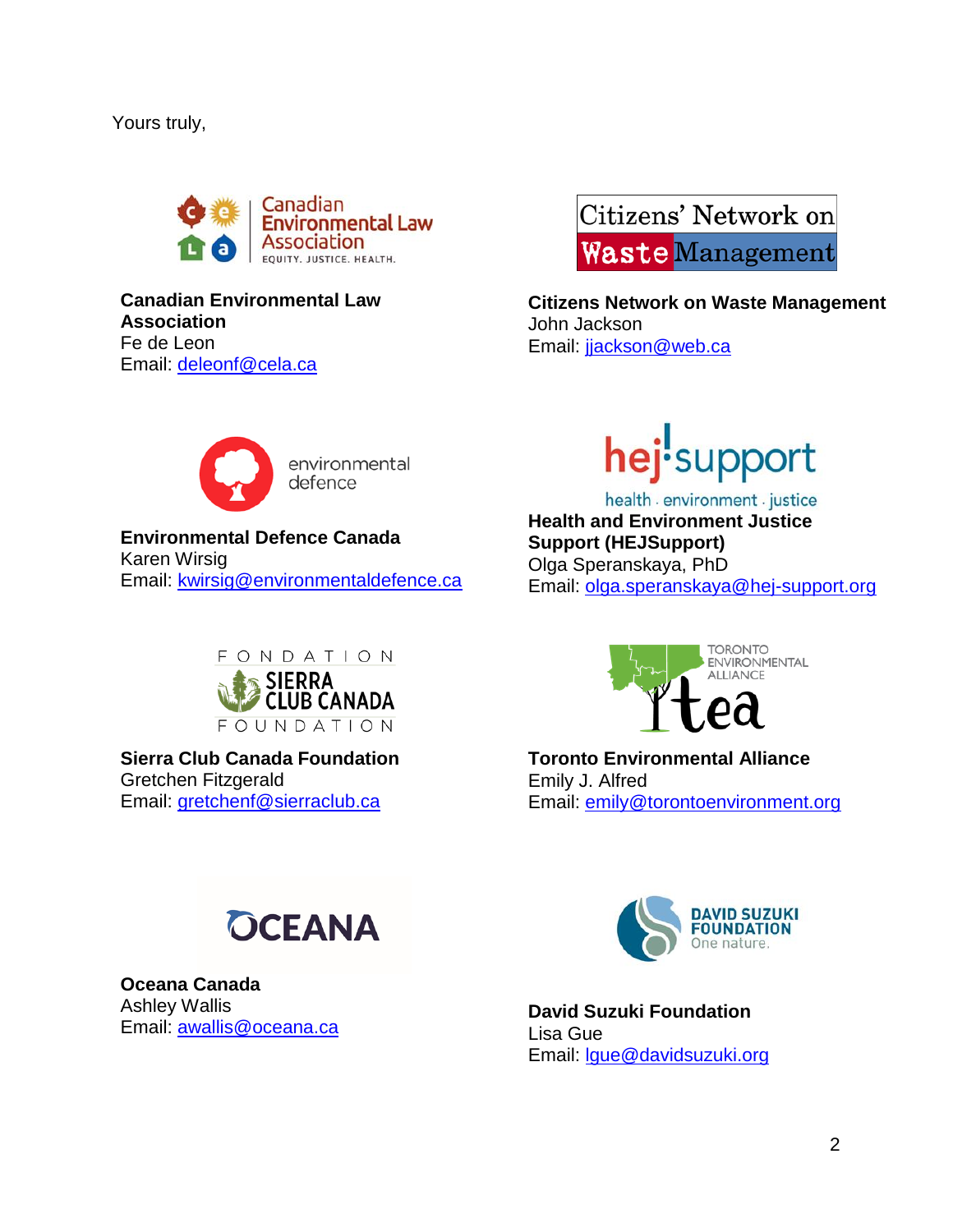



**Broadbent Institute** Rick Smith Email: [rsmith@broadbentinstitute.ca](mailto:rsmith@broadbentinstitute.ca)



**Coastal Restoration Society** Capt Josh Temple Email: [josh@coastrestore.com](mailto:josh@coastrestore.com)



Friends of the Earth Les Ami(e)s de la Terre

**Friends of the Earth Canada** Beatrice Olivastri Email: [beatrice@foecanada.org](mailto:beatrice@foecanada.org)



**Breast Cancer Action Manitoba** Louise Schoenherr Email: [kschoenh@mymts.net](mailto:kschoenh@mymts.net)

**Ecology Action Centre** Marla MacLeod Email: [marla.macleod@ecologyaction.ca](mailto:marla.macleod@ecologyaction.ca)



**York Region Environmental Alliance** Gloria Marsh Email: [gloria@yrea.org](mailto:gloria@yrea.org)



**Ontario Zero Waste Coalition** Liz Benneian Email: [lizcdn@yahoo.com](mailto:lizcdn@yahoo.com)



**Prevent Cancer Now** Meg Sears, PhD Email: [meg@preventcancernow.ca](mailto:meg@preventcancernow.ca)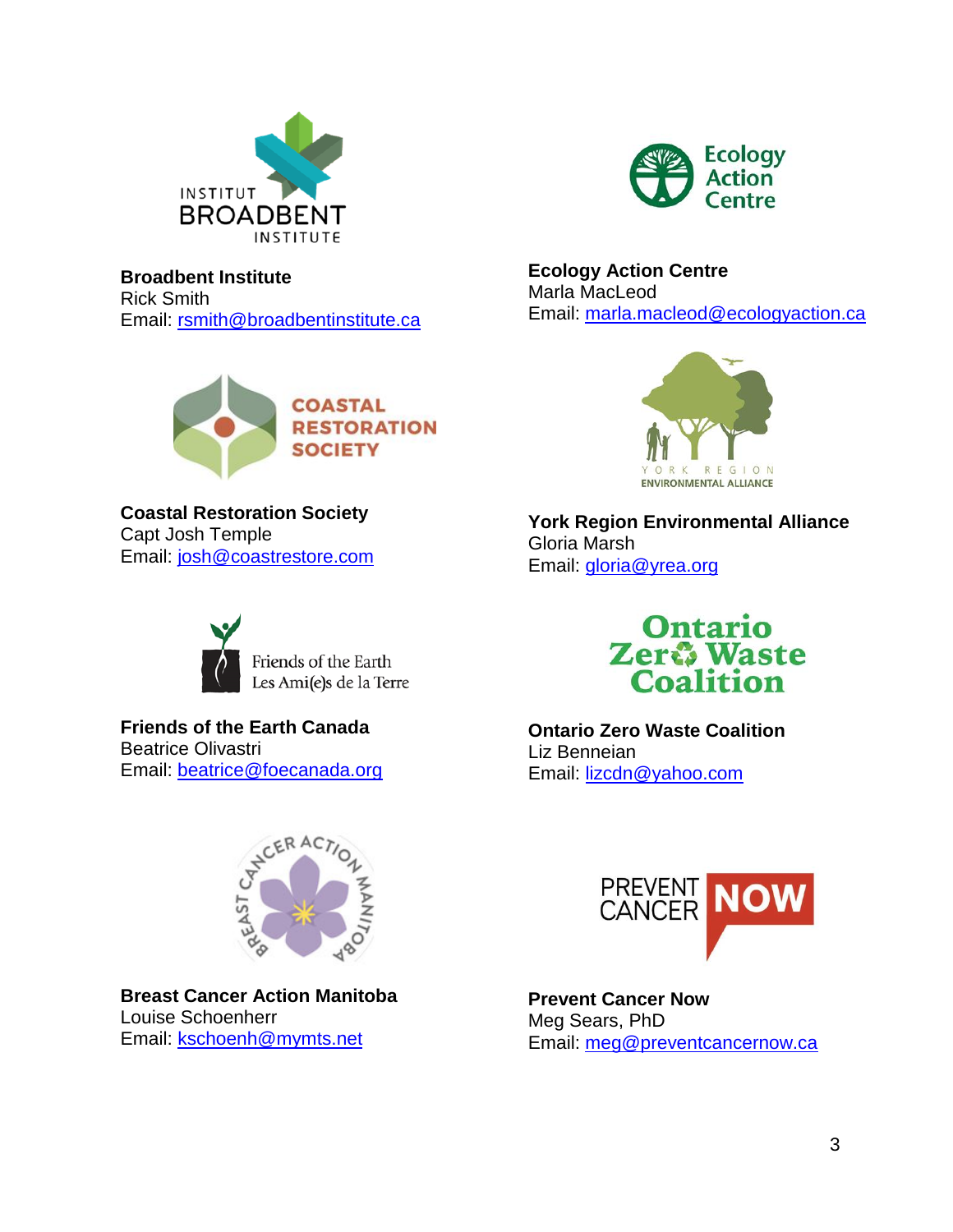

**Ontario Rivers Alliance** Linda Heron Email: lindah@ontarioriversalliance.ca



**Citizens Environment Alliance Citizens Environment Alliance of Southwestern Ontario** Derek Coronado Email: [dcoronado@cogeco.net](mailto:dcoronado@cogeco.net)



Together we make a difference

**BurlingtonGreen Environmental Association**

Marwa Selim Email: [bg@burlingtongreen.org](mailto:bg@burlingtongreen.org)



**Raincoast Conservation Foundation** Chris Genovali Email: [chris@raincoast.org](mailto:chris@raincoast.org)



**Canadian Association of Nurses for the Environment** Jessica Madrid Email: [jessica.madrid@cnhe-iise.ca](mailto:jessica.madrid@cnhe-iise.ca)



**Environment Hamilton** Lynda Lukasik, PhD Email: [llukasik@environmenthamilton.org](mailto:llukasik@environmenthamilton.org)



**Living Oceans Society** Karen G.Wristen Email: [kwristen@livingoceans.org](mailto:kwristen@livingoceans.org)



**Waste Watch Ottawa** Duncan Bury Email: [wastewatchottawa@gmail.com](mailto:wastewatchottawa@gmail.com)